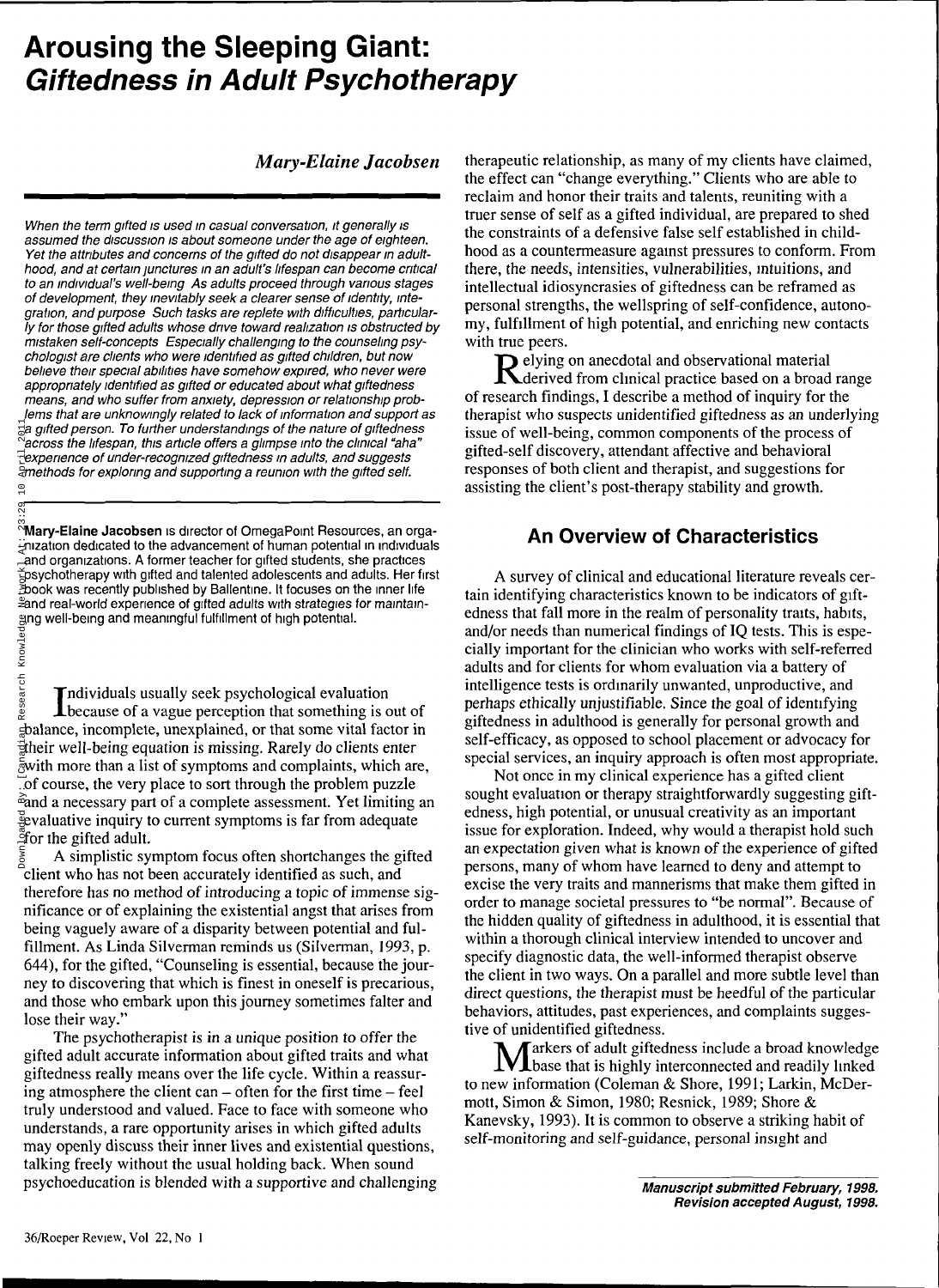metacognition (Flavell, 1976; Meichenbaum, 1980; Shore & Kanevsky, 1993; Coleman & Shore, 1991). Gifted clients tend to demonstrate pliable thinking and unusual perceptivity, an ability to grasp seemingly conflicting perspectives, and to quickly ascertain problems and reinterpret them beyond the obvious, combining intellectual strengths for effective and efficient solutions (e.g. verbalizing imagery) (Clark, 1992; Davidson, 1986; Dover & Shore, 1991; Getzels & Csikszentmihalyi, 1976; Kay, 1991; Lewis, Kitano, & Lynch, 1992; Lovecky, 1986; McCrae, 1987; Piechowski,1986).

The astute therapist will catch a client's preference for complexity, original responses, and novelty, and be he astute therapist will catch a client's preference for watchful of a pronounced tolerance or penchant for ambiguity (Bowen, Shore, & Cartwright, 1992; Piechowski,1991; Roeper, 1991). A tendency to be excitable, with high levels of energy (not hyperactivity) is typical. This may be evidenced by overt expressiveness, by a love of discussion and debate, by an ability to concentrate for long periods of time, multiple interests and multipotentiality, and by complaints of being easily bored (Clark, 1992; Freed, 1990; Gallagher, 1985; Lewis, Kitano, & Lynch, 1992; Lovecky, 1986; Meckstroth, 1991; Piechowski, 1979,1986, 1991; Schiever, 1985; Silverman, 1983a; Whitmore, 1980).

Frequently, clients report a history of uneven or asynchronous intellectual, emotional, psychomotor, language, and/or social development (e.g. reasoning ahead of language skills; complex ideas ahead of ability to sufficiently express; emotional maturity lagging reasoning). Many also chronicle signs of exceptional intelligence, high academic achievement or unexplained underachievement despite exceptional ability (Kerr, 1991; Page, 1983; Piechowski, 1991; Roedell, 1980; Silverman, 1991; Terrassier, 1985; Tolan, 1994; Webb & Kleine, 1993; Webb, Meckstroth & Tolan, 1982). They are inclined to disclose exceedingly high standards for themselves and others, a perfection orientation, an intolerance for mundane tasks, idealism, and an injurious habit of self-criticism (Clark, 1992; Frost, Marten, Lahart & Rosenblate, 1990; Hamachek, 1978; Hollingworth, 1926; Kaiser & Berndt, 1985; Parker, 1995; Powell & Haden, 1984; Rocamora, 1992; Roeper, 1988; Silverman & Conarton, 1993; Webb, Meckstroth & Tolan, 1982).

P articularly for the gifted female, it is not uncommon to find a self-perception distorted by accompanying feelings of being a failure, a fraud or impostor, or a belief that it is others who are truly gifted (Bell, 1990; Bell & Young, 1986; Clance, 1985; Clance & Imes, 1978; Dweck, Davidson, Nelson & Enna, 1978). In general, the gifted exhibit sensory and emotional sensitivity, difficulty in accepting criticism, extraordinary empathy and compassion, passionate dedication to causes, deep concern and worry, overwhelming feelings of responsibility for the well-being of others and the advancement of humanity, and become easily outraged by injustices and inhumane acts (Dabrowski, 1972; Lovecky, 1986,1990; Piechowski, 1979, 1991; Post, 1988; Roeper, 1991; Silverman, 1993b). Not unexpectedly, gifted adults are prone to periods of existential depression.

On the other hand, one of the more glaring traits of giftedness is extraordinary goal orientation that coexists with a relentless curiosity. Challenge seems to be more of a need than a want, and feelings of being driven or pressured to understand and excel are the companions of achievement. Entelechy (from the Greek entelekheia meaning full realization, a vital force urging one toward self-actualization) is the sum and substance of their remarkable self-motivation and perseverance

(Lovecky, 1986, 1990; Piechowski, 1991; Roeper, 1991; Rocamora, 1992).

Contrary to popular opinion and faulty expectations of nerdism, the gifted adult commonly shows unusual psychosocial maturity, popularity, charisma, trustworthiness, social adjustment and relationship competence. For many of them, leadership is a natural role that is upheld by self-assuredness and an excellent sense of humor (Hollingworth, 1931; Mönks & Ferguson, 1983; Olszewski-Kubilius, Kulieke, & Krasney, 1988; Robinson & Noble, 1991; Silverman, 1993b, 1993c; Terman, 1925).

Despite their abilities, the gifted experience recurring feelings of isolation and being largely misunderstood. Most have been aware since early childhood that they are inherently different, though they may not know in what ways, and typically believe their differences are disreputable. Likewise they may eventually admit to chronic experiences of deep loneliness in spite of a preference for working alone.

In addition, many have been berated for being picky, perfectionistic, or overly-committed to orderliness because neither therapist nor client realize it is normal for the gifted to seek security by systematizing. Gifted adults may fail to respect their own need for solitude, reflection, and time to daydream or play with concepts and ideas. They may shame themselves when their strong bids for autonomy result in a pattern of butting heads with authority figures when most have never been told that they challenge tradition because of their deep personal values and a reverence for truth and authenticity (Clark, 1992; Dabrowski, 1972; Gallagher, 1985; Krueger, 1988; Lewis, Kitano, & Lynch, 1992; Piechowski, 1979,1986; Silverman, 1983).

Overall, gifted adults are almost entirely unaware the so-called excesses of their nature are the very verall, gifted adults are almost entirely unaware that same traits that underpin excellence. With help, as gifted adults discover their true identities, they can rewrite their histories in terms of assets rather than liabilities. They may come to understand a gifted child's tears and rage over playground unfairness or pointing out politically incorrect truths were early signs of moral leadership. They many finally realize that badgering teachers and parents with questions and getting into all kinds of investigative mischief often foreshadows entrepreneurism and innovation. They may also discover that when the gifted child's touchiness seems excessive, it may be a harbinger of profound empathy, the kind revered in social reformers and servants of the poor and needy. Thus, a corrected personal history is fundamental for self-support, a prerequisite for confidently embarking on new ventures in a world that is still stuck on stereotyped notions about the gifted.

### The Case of Smart Alec

An unassuming man in his late forties, Alec was recently promoted to CEO of a nationally-recognized sales incentive company. It was obvious that Alec was smarter than most and he was revered by associates and competitors alike as the idea man. Everyone around him was taken by his remarkable perceptivity and creative vision, assets that were the booster rockets of his rapid ascent.

Without understanding why or how, Alec was able to see at once all sides of an issue, to quickly assess the motivations of others, and to sniff out hidden agendas. His popularity was underscored by his ability to see sparks of underdeveloped potential in others, to believe in them even more than they did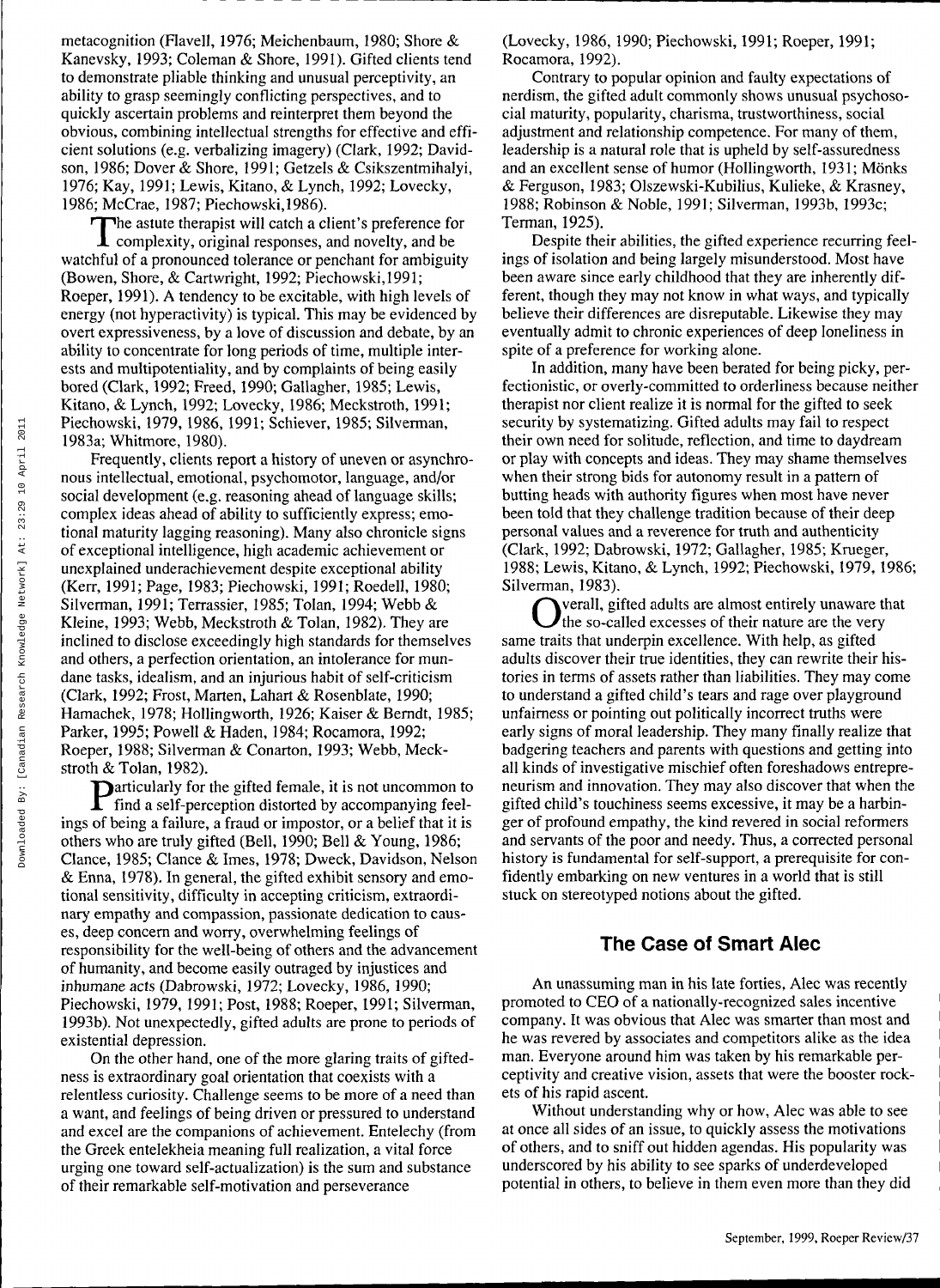themselves, and to bring out the best in those who worked for him. The most often repeated commentary about Alec was "He's one in a million."

Everyone was sure Alec was riding a high of success and fulfillment. Everyone but Alec. Undoubtedly he was professionally satisfied and genuinely grateful. Alec had never been arrogant or selfish. But he couldn't help noticing an unshakable feeling of emptiness that had crept into his life, a feeling he couldn't easily explain.

There was a growing distance between Alec and his subordinates. Little by little his enthusiastic descriptions of a new vision for the company elicited more distrust than zeal. He was privately frustrated with what he saw as naysaying and uncreative foot dragging. His mind was filled with conflicting thoughts and a dislike for his own feelings:

*Why can't the others see what I see? Their sights are set too short; they just keep making minuscule changes that aren't really advancing anything. The big new things we do are just remakes of the tried-and-true, nothing spectacular or evolutionary. The others here have no idea how much I hold back. I know exactly what it means when I throw out ideas and my managers look at me like I just sprouted ten heads. I'm too far down the road in my thinking for them to go along with me, so they think I'm not being realistic, that it can't be done, that I'ma dreamer.*

L ittle by little Alec began to wonder if he'd lost his business touch. He worried that mid-life was doing a number on both his common sense and credibility. The bewilderment threw him into a frenzy of self-analysis to no avail. The only thing he could figure out was that suddenly his work seemed meaningless and he needed to make a change. Or perhaps he had simply fooled everyone including himself and he was not so smart after all. Perhaps his talents had hit the limit. Alec was afflicted with a creeping case of existential angst. At the beginning of our first session, Alec confessed:

*I've always been a dyed-in-the-wool seeker of best-fit solutions for complicated problems, someone perennially on the trail of the larger truths of life. And I've learned to apply my clear-sightedness to the practicalities of business. But right now I think the truths that evade me must be my own. For the life of me I can't put my finger on anything wrong at work or with the family or my health. So why all of a sudden do I feel lost and unsure? Lately I've even begun to feel like a fraud? It seems like there's something about my identity that's missing, something vital. But what could it be?* Earth in the state of this section. Here is not the important three interests of the model and the moment threw him into a formulation. Here is the moment threw him into a fighter on both his commodernment threw him into

No matter how insightful he was, the missing identity<br>piece that was undermining Alec's well-being was piece that was undermining Alec's well-being was something he was unlikely to guess. Even though he knew he was smart and capable, no one had ever told him about the personality traits and life issues of giftedness. Hence, an essential part of him was indeed missing from his awareness.

For someone whose reputation was built on getting to the core of an issue with lightning-speed, his unsettled feeling was tantamount to waking up one day to discover he was mysteriously lost in a familiar-appearing place. Alec was facing a developmental crisis of unknown origin as he wrestled with a growing intolerance for the get-ahead-at-all-costs agenda of competitive business. Though he was being hailed as an exemplar of leadership and was envied as a master of his immediate universe, he was secretly agonizing over questions of purpose and meaning.

# Lenore: Queen of Hearts

Everything mattered to Lenore, a trained nurse who divided her time and energy amongst a small family-owned sporting goods store, her husband and young twins, teaching on an adjunct basis at a local community college, and concerns about her older brother's failing marriage. When it came to relationships, Lenore never overlooked the tiniest shift of tone in any situation, picking up the shades of gray in all the feelings of her world, feelings that went by undetected by nearly everyone else. When Lenore felt any emotion, she *really* felt it. In truth, she was quite sure she could actually think with her feelings.

Indeed, Lenore's world was one of outstretched hands, Lall seeming to be aimed at her. From an early age she had been acutely troubled by things stirred up in her sensitive awareness, many of them unbidden feelings of uneasiness about the human condition, famine, disease, inequity, and oppression. Lenore recalled at age six witnessing a developmentally delayed boy being teased by a neighborhood bully. Undiscovered by anyone, she cried herself to sleep that night, feeling vaguely responsible even though she had only been a far-off observer. Somewhere along the way she translated her unusual sensitivity and empathy into a personal call of responsibility. Almost as if deep within her heart she had made a life decision: *If there's an unattended hurt out there, I'll sense it; and if no one else seems to care, it must be mine to repair.*

Yet more than once, Lenore had been touted a "drama queen". She knew she was emotional, but had no idea her intensity was a fundamental characteristic of the gifted who tend to freely share themselves with others. But since she had no knowledge of the source of her exceptional empathy, she has had no knowledge of the source of her exceptional empathy, she had no strategy to balance it with self care. Lenore had never learned to distinguish the difference between feeling with and feeling for someone else. Increasingly she felt cheated out of her own emotional needs. She had no way of protecting her vulnerability in the face of obvious need and thus continued to be a perennial responder to others' predicaments.

A while back a friend had ridiculed her as she shared her concern for an overworked peer: "Lenore, I swear if a stray cat was hit by a bus in New Delhi, you'd be on the first plane over there to rescue it." Even as she scoffed at the absurdity of his gibe she caught herself thinking: *Is there really a wounded cat lying alone on some dirty street? Is there someone I should call?* That remark was the catalyst that brought Lenore in for an evaluation.

When she entered my office Lenore first apologized for taking my time, suggesting perhaps others needed to be seen far more than she. After being reassured her distress was legitimate, Lenore admitted to many times over having wished for "an emotion-ectomy":

*The problem is", she objected, "too much of the time I don't know where other people's feelings end and mine begin. Lots of times I feel so joined at the hip with other people's problems that I feel overloaded, almost like the weight of the whole world rests squarely on my shoulders. But I really and truly care about them, you know. It's not something I can just get rid of. Believe me,* /' *ve tried.*

Though Lenore had no intention of remaking herself as an aloof, emotionless automaton, she was desperate to understand herself and to make a change. She sought a way to care intensely without feeling like a pushover, and to be close to others without being drained dry.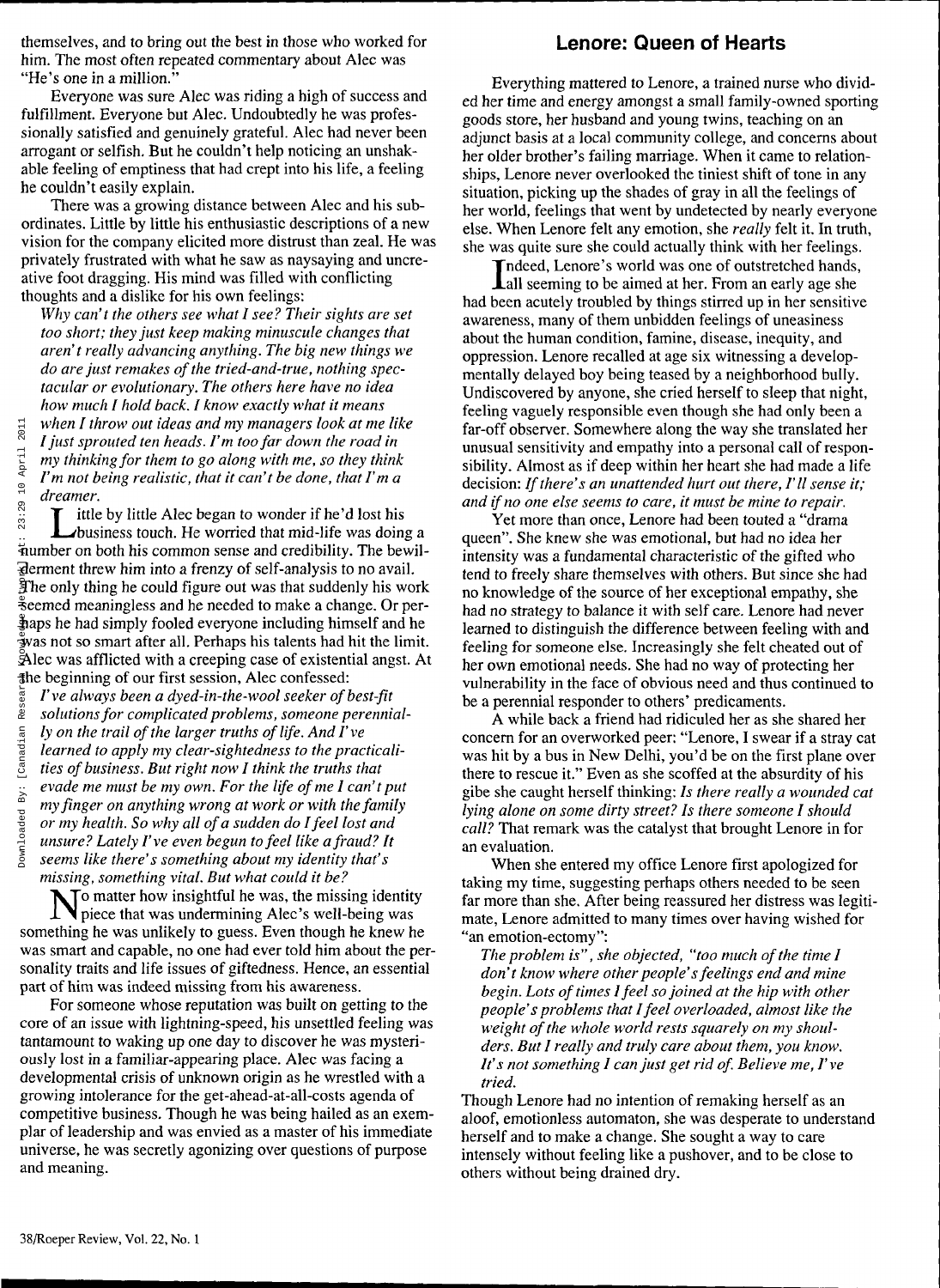She discovered there had been very little "I" in Lenore's perspective for many reasons. But the one source of her profound compassion central to her development was as yet unknown, the fact that she was receptive to collective angst and overly responsible because she was gifted.

# On the Trail of the Gifted Self: A Strategic Inquiry Process

Once equipped with basic information about the traits of gifted individuals, the evaluation process that begins psychotherapy is set to include, on the periphery at least, a screening for unrecognized or discounted giftedness. With training and experience, the therapist or evaluator can develop an intuitive sense of undetected giftedness, which is essential since adults rarely broach the subject directly. Listening and watching for clues, behavioral or verbal indicators of the characteristics set forth above, is one valuable means of investigation. Yet I find the client must subsequently be questioned more directly to tease out enough information to decide if unresolved issues related to giftedness are an important and beneficial focus of treatment. Moreover, the client's interest will be peaked in this process if, indeed, the therapist is on the right track.

In my estimation there are three critical reasons for proceeding gingerly and initially withholding any blunt declaration of suspected giftedness. A client's presenting concerns must be treated with respect and taken seriously. Because the term gifted is *emotionally loaded* with potentially incompatible connotations and stereotypical images that can evoke intense resistance, too much too soon may seriously impair further progress (Lovecky, 1990; Piechowski, 1986; Rocamora, 1990). And if the client's responses, history, behaviors, and characteristics fit criteria for giftedness, whether or not this is to become a central factor of treatment must ultimately be decided by the client.

 $A<sub>enc</sub>$  in-depth exploration of the psyche and life exp<br>dence of the gifted person is central to therapeutic n in-depth exploration of the psyche and life experichange when giftedness resonates at some level with the client's self-understanding, and the therapeutic relationship is bolstered by the therapist's *social* and *referent power* (Kerr & Claiborn, 1991; Kerr, Olson, Claiborn, Bauers-Gruenler, & Paolo,1983; Strong & Claiborn, 1982; Strong & Matross, 1973).

The following suggestions for strategic inquiry of a client suspected to be one of the millions of unidentified gifted adults can be framed in various ways with the intent to open a channel for growth-oriented self-reflection (Petty & Cacioppo, 1986). Moreover, when interspersed respectfully in a timely way, they can provide a pathway to the obscured gifted self and a foundation for further dialogue and psychoeducation befitting the client's specific needs.

Ask the client for her or his theory about both current and longstanding problems of well-being and obstacles to gratification. In an attempt to explain emotional reactions, don't press for revelations of childhood trauma that may never have occurred.

Briefly investigate the client's intellectual, educational, and creative background, looking for indicators of early skill development, asynchronous progression (mental conceptualization preceding the means to manifest an imagined product), a history of remarks from adults about prematurely probing questions, a tenacious curiosity, artistic, musical, or spatial, an early sense of morality, a willingness to butt heads with

authority figures, an intolerance of unfairness.

Don't always suppose the client is accurate when at first your suggestions of unidentified giftedness are heartily renounced. Do not assume giftedness is as rare as popular opinion suggests, or that because a client comes from an undistinguished or uneducated family that such is evidence of lack of giftedness.

Resist interpreting the client's defensiveness, autono-<br>Rmy, demandingness, and suspiciousness as an insult esist interpreting the client's defensiveness, autonoto your professional integrity or authority. See through the veneer of apprehension, irritability, distrust, and resistance to the underlying fear. Remember that the vulnerability that accompanies giftedness often outweighs advantage. Consider established defenses as legitimate, intelligent products vestiges of the gifted life within an unsupportive and often hostile society. Judiciously disclose personal experiences or confidentiality-protected stories of other gifted individuals to normalize the client's experience.

Weave into the assessment a query about unfulfilled purpose or burning desire such as: "Let's imagine you had somehow been free to go your own way, that you had all the training and skills necessary to accomplish your life mission. What would that look like now? What would that mean to you?"

Approach the subject of feeling inherently different, lonely, and misunderstood with questions that simultaneously elicit information and imply empathy for a glimpse of a potentially supportive connection with you. For example: "Has there ever been a time in your life when you felt fully understood?' Or: "How long has it been since you felt you could truly be yourself, without covering up, slowing down, or holding back?"

If not essential, being gifted yourself is invaluable to successful therapy. This special population requires a therapist prepared to: follow the client's expressions of intense interest with enthusiasm and intentness, even if the subject matter is abstract, complex and/or presented in a somewhat circuitous or tangential fashion; occasionally and respectfully intersperse humor and curiosity that dovetails with the client's wonderings, avoiding excessive, inactive listening and routinized responses; be an understanding collaborator who is sophisticated in the ways of psychological development, self-actualization, and the gifted personality without being a competitor or someone with all the answers; portray a genuine self and an authentic preference for the idiosyncrasies of the gifted personality; discuss, explore, then discuss some more, from many angles and on several levels of meaning; operationalize abstract insights and offer the client homework (whether direct or subtle suggestions) for continuation of the process between sessions (Kerr & Claiborn, 1991; Lovecky, 1986).

Be sure the client knows you value her or him as a unique person with or without the creation of sociallydesirable products.

 $\sum$  *T* ork with the client in a collaborative manner, negotiating the direction, pace, and approach to treatment, and setting clear boundaries when necessary. Let the client know you understand her or his needs and that you have concrete ideas about how to be of assistance, but be sure the client's story has been allowed enough air time for her or him to feel understood.

Endorse reflection, meditation, and transpersonal inquiry even if it may look to others as a radical search for deep selfunderstanding, regular time-outs for unproductive fun, consistent application of relaxation training to offset the painstaking hard work and rewarding achievement, solitude, development of peer relationships with gifted kindred spirits. Deal openly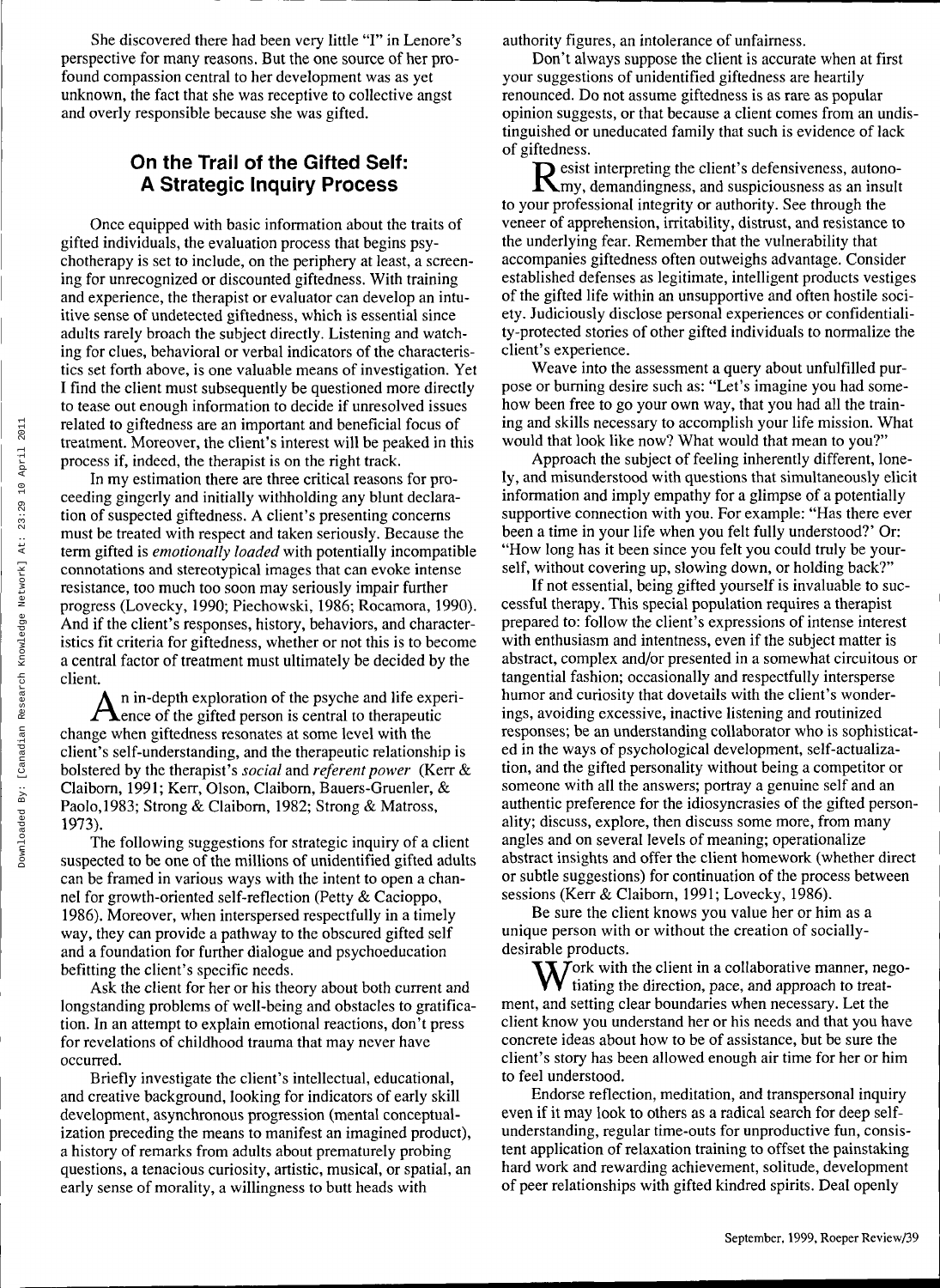and directly with spiritual concerns, referring to other professionals as necessary. Do not discount the import of transpersonal awakenings, deeply felt dreams, and the supportive role of symbolism.

Promote outreach efforts to establish new intellectual,<br>educational, musical, artistic, social, recreational, and educational, musical, artistic, social, recreational, and spiritual resources, as well as opportunities to serve others. The right combination, which must be determined individually, will markedly strengthen the gifted person's confidence, intelligently focus and prioritize multiple passions, restore depleted energy, bolster creativity, and profoundly augment integration and self-realization.

Help the client balance time and energy so she or he may be intensely involved in as many areas of interest (usually far more than the average person) as is healthy and fulfilling. Be mindful of the fact that understimulation can be as emotionally damaging as overstimulation. But do not overlook the need to question the client's efforts when she or he seems to be spread too thin with reminders that some, even the most desirable new ideas might be another's to develop.

Expect a variety of reactions from the gifted client, including denial, annoyance, anger, grief, apprehension, self-doubt, self-berating, joy, relief, intermixed with surges of restored energy and self-determination. Count on particular reactions of  $\tilde{\mathbb{y}}$ our own, such as irritation, fatigue, frustration, envy, delight, fascination, kinship, and protectiveness, working through each as they arise.

Refer when appropriate for specialized career counseling or job coaching, leadership training, peer groups, mentorship, supplementary learning opportunities, journals and educational resources for the gifted, psychoeducational and esoteric literature, and religious or numinous resources designed for the advanced self-realization and synthesis seeker.

#### Conclusion

Evaluating and counseling gifted and talented adults is as stimulating and rewarding as it is demanding and challenging. Within the context of giftedness the uniqueness of the human personality and the many faces of high potential are, perhaps, even more acutely evident. Counselors who wish to help gifted clients must first be prepared to read between the lines of communication within the domain of the psychological assessment. <sup>5</sup> A direct and indirect inquiry process can facilitate a client's coming to grips with his or her giftedness, and what that means when re-discovery unlocks feelings of guilt, remorse, regret, anger, and fears about expectations. Expecting denial, annoyance, anges and self-berating, joy, relief, interprety and self-determination fascination, kinship, and propriate the second section. Hinsing and the section of the search and research the section o

 $\Gamma$  or the client to experience a successful reunion with the gifted self, the therapist must acquire specialized the gifted self, the therapist must acquire specialized skills and a distinct attitudinal approach that permeates the relationship, one that embodies positive regard, sagacity, and support for the client's creative authority and individuality. With the gifted there is an art to knowing how to plant seeds of suggestion and then let go, respecting the client's powers of discernment and self-analysis.

The capable counselor will be aware of resources for the gifted and be ready to offer suggestions that might further selfunderstanding and self-efficacy, aiming the client toward opportunities to connect with true peers and new opportunities for actualization of potential. Likewise, the therapist must have at her or his disposal a wealth of clinically sound, effective, creative interventions, and be willing to challenge the client's self-defeating inaccurate perspectives with established facts

and new understandings about what giftedness is and is not, and expedient ways to manage life as a gifted person.

In every case, therapy must be conducted in a way that does not mirror society's overt and covert attempts to tamper with the gifted personality and place sanctions on the ways and means of high potential. Gifted adults need an advocate who champions their differences, not someone who unwittingly reflects inapt urgings to "slow down and stop being so touchy, driven, overly-responsible, and intense", to impersonate the social norm. In due course, in stepwise and sometimes circular fashion, the therapist moves the client's self-perception from "a problem person", to "a gifted person with a few problems", and ultimately to " a gifted person prepared to prevent problems of well-being".

The results of suitable therapy for the gifted aie sometimes subtle, sometimes sharp, and nearly always a matter of emancipation. The "aha" experience of the newly-identified gifted adult might be summed up in the words of a former client:

*All these years I thought being so sensitive, picky, emotional, and driven was something to be ashamed of. I can't tell you how many times I looked to the sky and pleaded to be "normal". This changes everything. I'm not weird after all. Maybe now I can make up for lost time in the selfhood realm; supporting myself and my goals from the inside out for a change. I don't know whether to laugh or cry. All I know is I'm back. My vitality has returned along with hope. I can be me in my own way, differences and all. What a relief to no longer be absent in my own life!*

 $\sum$  Then at last the gifted adult repossesses an authentic, unfettered identity, a radical shift occurs, a coming out of the potent individual who can breathe free, and create with vigor, and whose talents may mature without shame or disabling wariness. Then, and only then, can the gifted adult arouse the sleeping giant of high potential and adroitly sidestep obstacles to happiness and actualization. In turn, the gifted person's revolutionary bequests to humanity may enrich us all.

#### **REFERENCES**

Bell, L. A. (1990). The gifted woman as impostor. *Advanced Development, 2,* 55-64. Bell, L. A., & Young, V. (1986). Impostors, fakes and frauds. In L. Moore (Ed.), *Not as far as*

*you think: Realities of working women* (pp. 25-51). Lexington, MA: Lexington Books. Bowen, S., Shore, B. M., & Cartwright, G. F. (1992). Do gifted children use computers differently? *Gifted Education International, 8,* 151-154.

Clance, P. (1985)*. The imposter phenomenon* Atlanta Peachtree.<br>Clance, P., & Imes, S. (1978). The impostor phenomenon in high achieving women: Dynamics and therapeutic interventions. *Psychotherapy: Therapy, Research & Practice, 15,*

241-246. Clark, B. (1992). *Growing up gifted: Developing the potential of children at home and at school* (4th edition). New York: Macmillan.

Coleman, E. B., & Shore, B. M. (1991). Problem-solving processes of high and average per-formers in physics. *Journal for the Education of the Gifted, 14,* 366-379.

Dabrowski, K. (1972). *Psychoneurosis is not an illness.* London: Gryf. Davidson, J. E. (1986). The role of insight in giftedness. In R. J. Sternberg & J. E. Davidson

(Eds.), *Conceptions of giftedness* (pp. 201-222). Cambridge. Cambridge University Press.<br>Dover, A, & Shore, B. M. (1991). Giftedness and flexibility on a mathematical set-breaking<br>task. G*ifted Child Quarterly*, 35, 99-10

lessness. II. The contingencies of evaluative feedback in the classroom. III. An experimental analysis. *Developmental Psychology, 14,* 268-276.

Flavell, J. H. (1976). Metacognitive aspects of problem solving In L. B Resnick (Ed ), *The*<br>| nature of intelligence (pp. 231-235). Hillsdale, NJ: Erlbaum.<br>Freed, J. N. (1985). Tutoring techniques for the gifted *Understa* 

Frost, R. O., Marten, P., Lahart, C., & Rosenblate, R. (1990). The dimensions of perfection-ism. *Cognitive Therapy and Research, 14,* 449-468.

Gallagher, S<sup>°</sup>A. (1985). A comparison of the concept of over-excitabilities with measures of creativity and school achievement in sixth-grade students. *Roeper Review, 8,* 115-119.

Getzels, J. & Csikszentmihalyi, M. (1976). *The creative version: A longitudinal study of problem finding in art.* New York: McGraw-Hill.

Hamachek, D. E. (1978). Psychodynamics of normal and neurotic perfectionism. *Psychology, 15,* 27-33.

Hollingworth, L. S. (1926). *Gifted children: Their nature and nurture.* New York: Macmillan. Hollingworth, L. S. (1931). The child of very superior intelligence as a special problem in social adjustment. *Mental Hygiene, 15,* 3-16.

Kay, S. (1991). The figural problem solving and problem finding of professional and semiprofessional artists and nonartists. *Creativity Research Journal, 4,* 233-252.

Kaiser, C. F., & Berndt, D. J. (1985). Predictors of loneliness in the gifted adolescent. *Gifted Child Quarterly, 29,* 74-77.